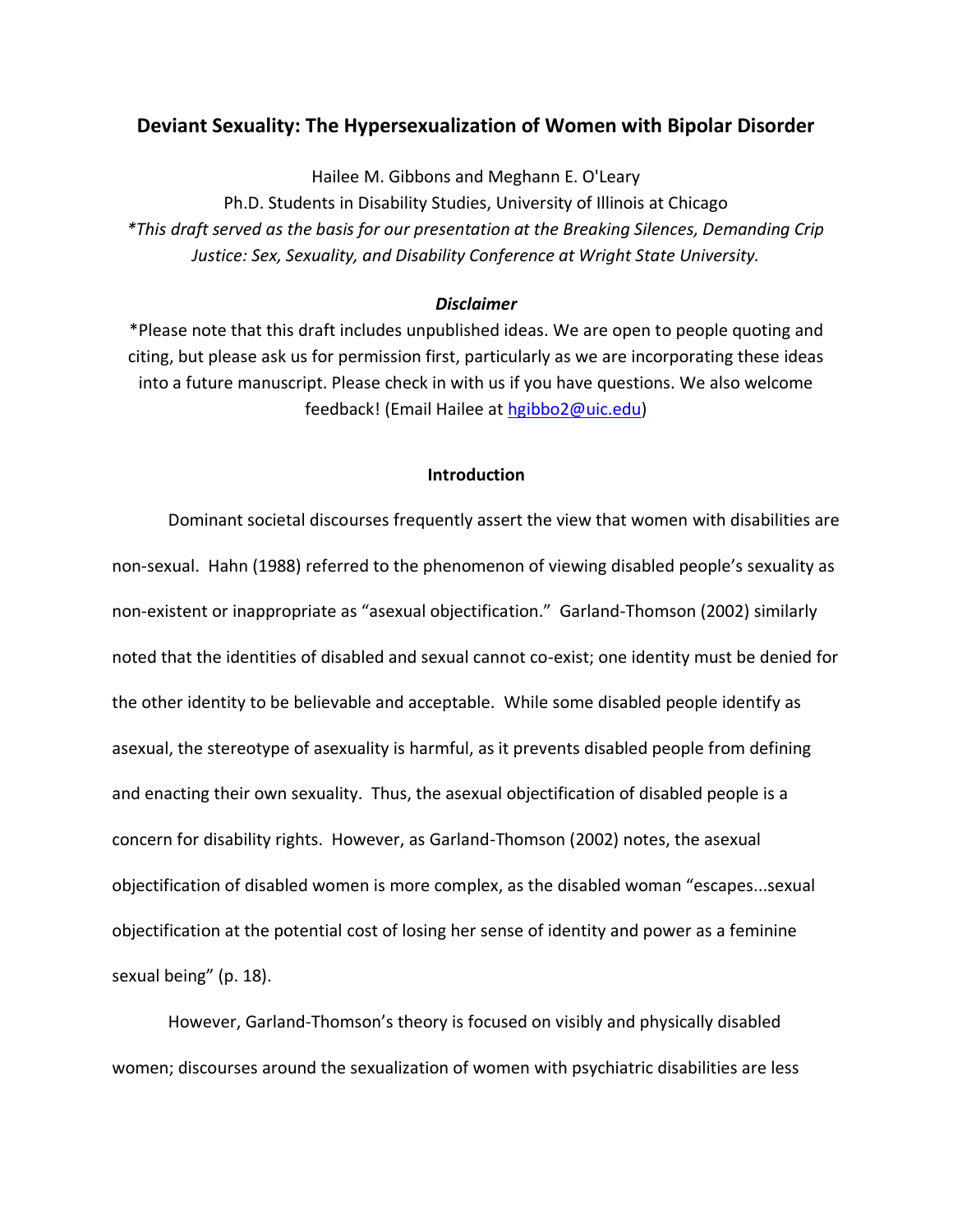frequently discussed. Some psychiatric diagnoses, such as depression, classify lack of interest in sex as a symptom, which may contribute to the perception of people with psychiatric disabilities as asexual. However, other diagnoses, such as bipolar disorder, pathologize people as hypersexual. According to the DSM-V, for bipolar disorder, type I and type II, the diagnosis hinges on the experience of a manic or hypomanic episode, which may be marked by an "increase in goal-directed activity," and "excessive involvement in pleasurable activities that have a high potential for painful consequences." Increased sexual desire and sexual activity are included under both of these symptoms. Consequently, hypersexuality has become a defining sign of bipolar disorder.

Adelson (2010), defined hyperesxuaity as "sexual behavior characterized by increased sexual drive, interest or preoccupation relative to developmental norms. It may be precocious, socially inappropriate, or associated with a lack of impulse control" (p. 35). According to Connell and Higuera (2015), signs of hypersexuality may include: (a) out of control sex drive, (b) multiple sex partners, including strangers, (c) excessive masturbation, (d) having continuous affairs and putting relationships at risk, (e) inappropriate and risky sexual behavior, (f) preoccupation with sexual thoughts, (g) increased use of pornography. Furthermore, the Sexual Medicine Society of North America reported that research indicates that 25% to 80% of patients who have mania or hypomania experience hypersexuality, and that it appears more in women than men. (Data on trans\* or gender nonconforming people was not provided.) Consequently, in psychiatry and the broader medical community, many bipolar women are viewed as hypersexual.

## **The Social Construction of Hypersexuality**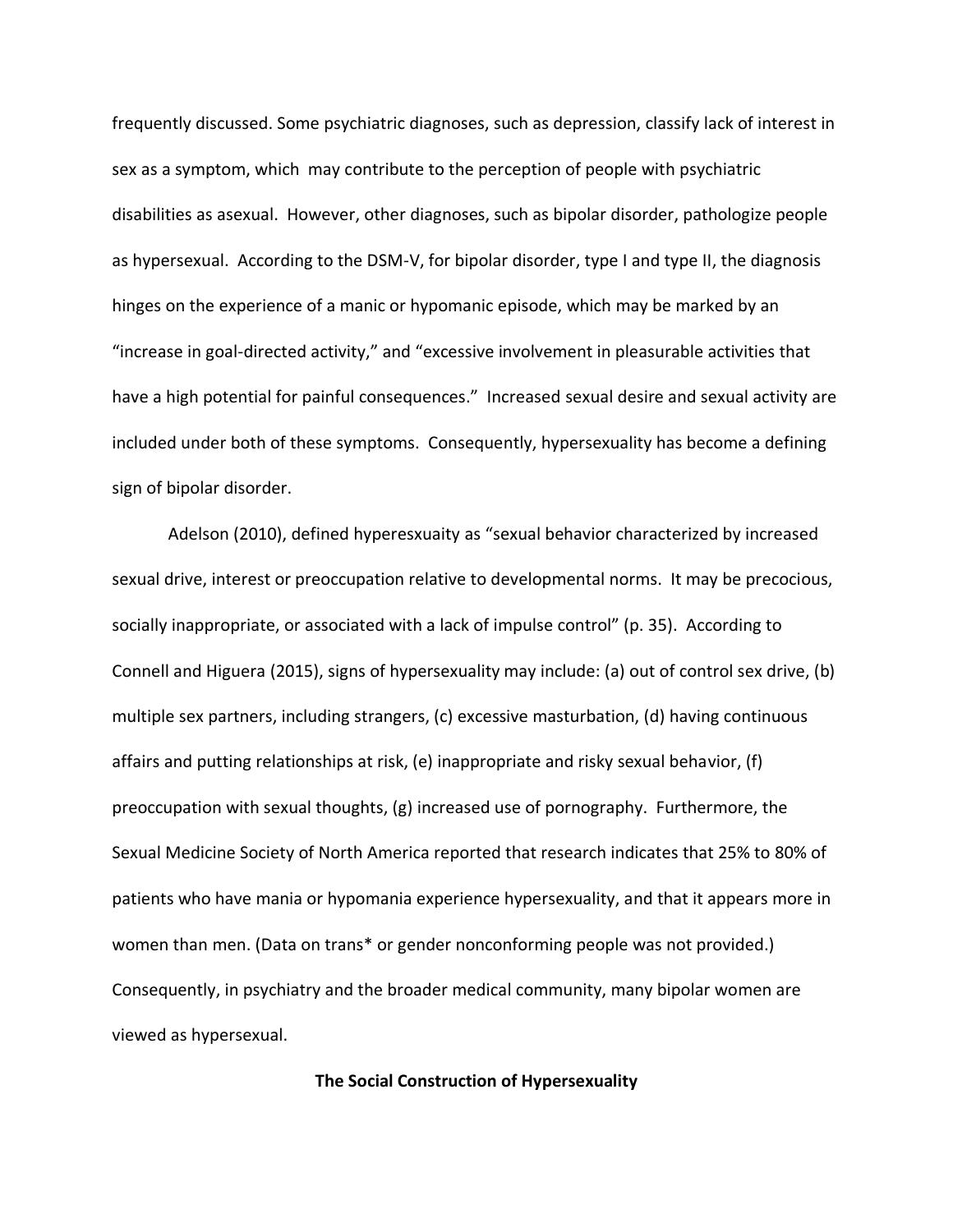However, from a disability studies and mad studies perspective, psychiatric diagnoses are socially constructed. This assertion is complex, as the social construction perspective does not intend to claim that mental illness is not real or that people do not experience suffering related to their bodymind (Price, 2015). Rather, as Brown (1995) noted:

By studying how illness is socially constructed, we examine how social forces shape our understanding of and actions toward health, illness, and healing. We explore the effects of class, race, gender, language, technology, culture, the political economy, and institutional and professional structures and norms in shaping the knowledge base which produces our assumptions about the prevalence, incidence, treatment, and meaning of disease. (p. 34)

In regards to hypersexuality, it is a term that resists objective definition. Although several psychiatrists have forwarded definitions and signs of hypersexuality, there is no standard criteria for hypersexualiaty. As Rodriguez (2009) noted, "There isn't a clear-cut definition or criteria for being hypersexual" (p. 6). Furthermore, even if there were standard criteria contained within, for example, the DSM-V, the criteria would still be subjective and flexible in their use and application. Consequently, psychiatrists can set the standard for "normal" sexuality and then determine who violates it. Additionally, some women may view their sexuality as "abnormal" due to societal narratives discouraging women from embracing and enacting their sexuality, particularly if that sexuality is non-normative (e.g., queer, nonmonogamous).

In this presentation, we seek to explore and problematize the view of hypersexuality as a sign or result of bipolar disorder, and the subsequent hypersexualization of bipolar women. It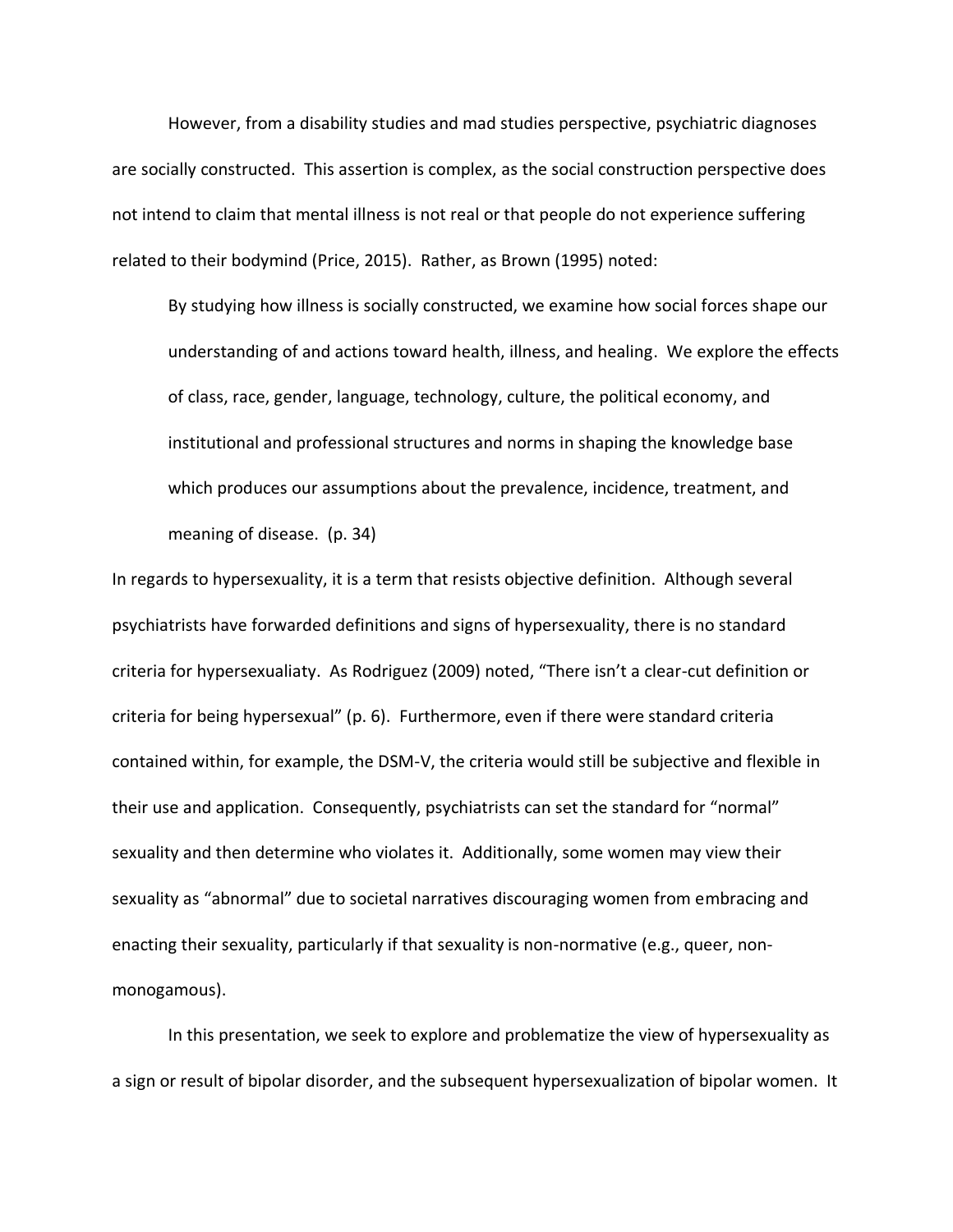is important to note that our argument does not deny that some women with bipolar may experience sexual issues related to their psychiatric disability, and that these experiences may affect them negatively in terms of self-esteem, personal safety, interpersonal relationships, and sexual and reproductive health. Nor do we seek to discourage women with psychiatric disabilities who experience hypersexuality as a problematic symptom from receiving mental health services or treatment. Rather, we are focusing on the medical and cultural discourses that hypersexualize bipolar women, and subsequently contribute to our oppression. Furthermore, we argue that these discourses are gendered and racialized.

Throughout history, hypersexualization has been used as a tool of oppression. As Zemsky (1998) noted, "Hypersexuality is a common stereotypical representation of many marginalized groups, such as people of color, ethnic minorities, women, religious minorities, poor or working-class people, and sexual minorities" (p. 259). Presently, in the cultural imagination, hypersexuality in women is equated with: nymphomania, sluttines, queerness, and general deviance. Thus, as a result of our hypersexualization as bipolar women, we are stereotyped as maniacs who engage in impulsive, high risk, and promiscuous sexual behavior. The consequences of this hypersexualiation include shame, prejuduice, lack of access to sexual or reproductive healthcare, justification of violence against women, and criminalization, and this is particularly true for bipolar women who also have other marginalized identities, such as poor women, queer women, trans\* women, and women of color. In addition to being medically "validated," cultural representations in media of women with bipolar disorder also produce and reinforce these stereotypes.

## **Media Representations of Bipolar Woman**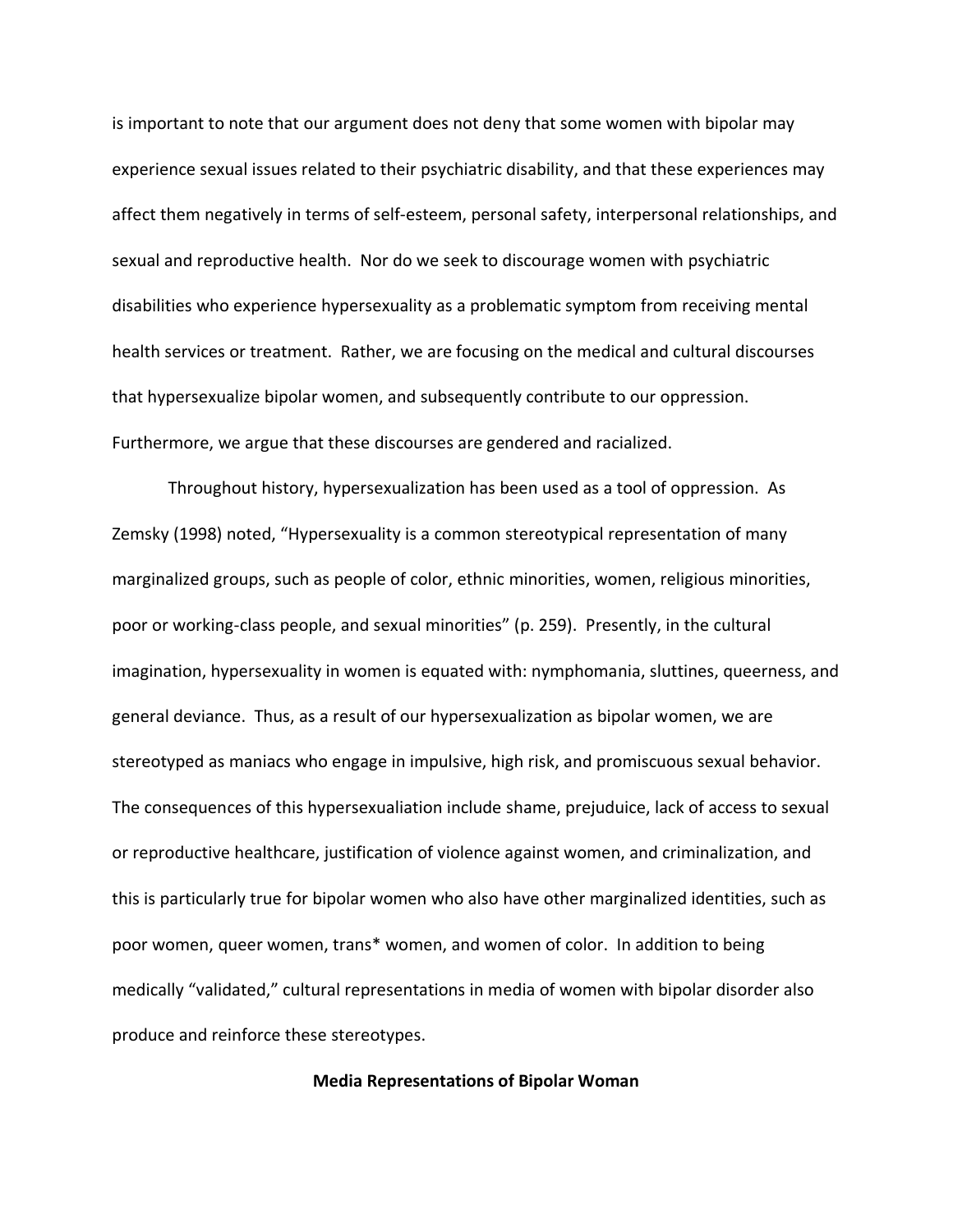#### **The Power of Media Representation**

For many people, film and television is often considered a reflection of society. Disabled people are often isolated and excluded from mainstream society due to lack of access. In the case of psychiatric disability, we are pressured to pass as nondisabled in order to avoid stigma, prejudice, and discrimination. Consequently, the media becomes a means through which to understand the disabled experience (Safran, 1998). However, the view that these representations reflect reality can have significant consequences for disabled people. According to Hyler, Gabbard, and Schneider (1991), "While filmmakers do not intent to paint reality, these images ultimately help shape the everyday obstacles formed by public perceptions. Movie imagery therefore translates into a political agenda and may create negative outcomes for persons with disabilities" (p. 1044). In the case of film depictions of women with bipolar disorder the common portrayal of hypersexuality reinforces negative stereotypes about women's sexual expression when they have a psychiatric disability, pathologizing their sexuality as a deviant symptom indicative of an underlying "illness."

### **Analyses of Media Representations**

In Homeland, Carrie Mathison is characterized as out of control, as she engages in highrisk sexual encounters with a variety of partners. Her hypersexuality becomes particularly problematic when she is investigating a terrorist suspect, the main plot line of the first season of the show. In her determination to expose the suspect, who happens to be a returned American Prisoner of War, she develops a sexual relationship with him, breaking codes of conduct as a CIA agent and risking her job. As a woman with bipolar disorder her "symptom" of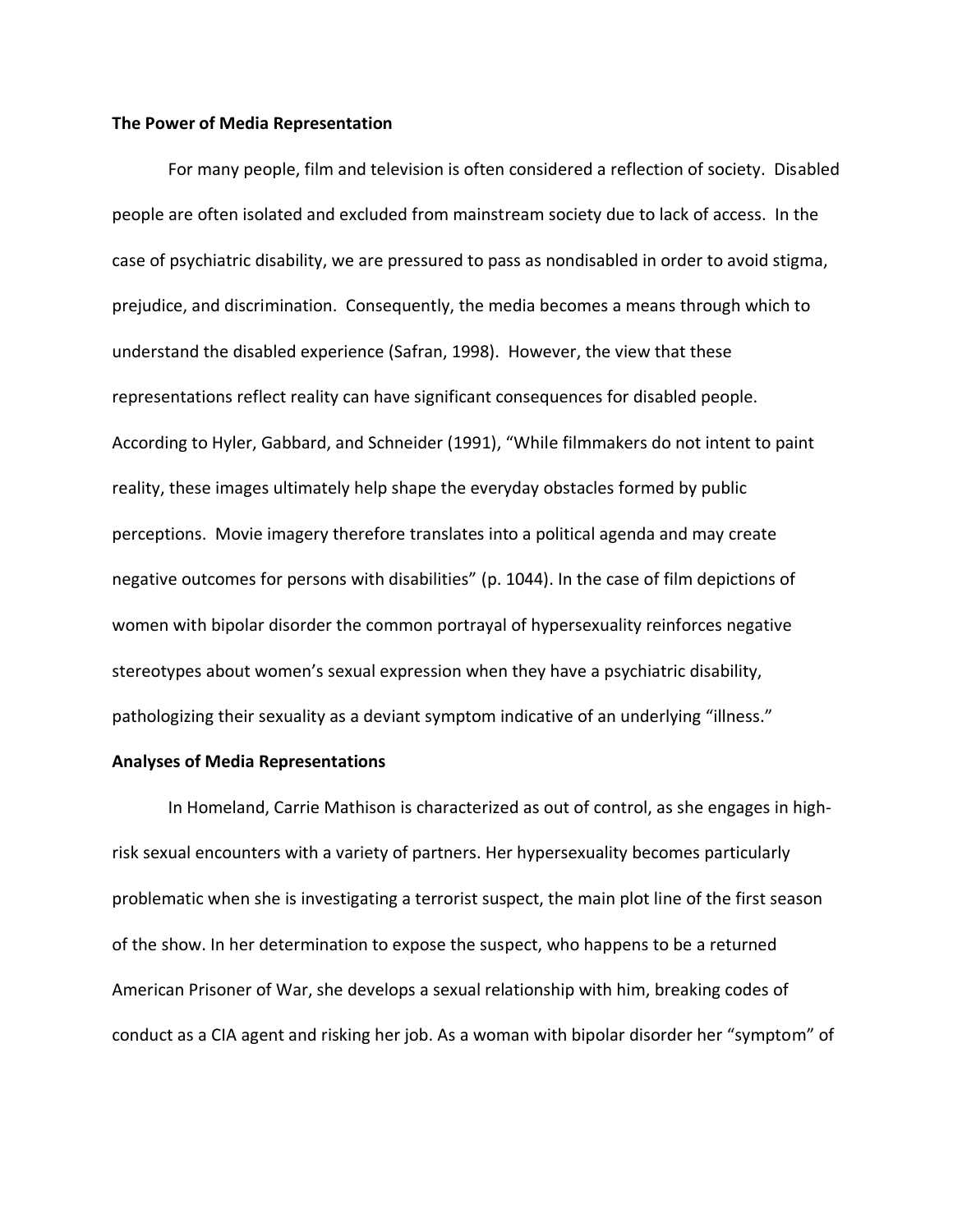hypersexuality becomes both a tool and a liability, not to mention a key narrative device that moves the plot of the show along.

In Blue Sky, the character Carly Marshall is portrayed as emotionally volatile and sexually seductive. Married to a major in the army, the first scene of the film shows her bathing topless on the beaches of Hawaii, where her husband is stationed. Her extramarital affairs are hinted at early in the film and her provocative clothing and dancing establishes her as hypersexual and threatening to other military wives, lest she seduce their husbands (Ebert, 1994).

In Crazy/Beautiful Nicole is a "troubled" high schooler who also dresses and dances provocatively and makes aggressive sexual advances towards the more demure Carlos. Her hypersexuality, as well as her drinking and drug use, frame Nicole as "crazy" and, as her father notes to her boyfriend, beyond the help of psychiatrists and prone to suicide attempts. An initial scene in the film shows Nicole's morning routine of swallowing several unspecified prescription psychotropic drugs. Portrayed as reckless and impulsive, Nicole dismisses the necessity of using a condom during sex, until her new partner insists.

In Silver Linings Playbook Tiffany's reputation as sexually promiscuous is hinted at throughout the beginning of the film, while the protagonist Pat even refers to her as a "slut." Later in the film Tiffany reveals to Pat that she lost her job because she had sex with everyone she worked with, both men and women, while trying to manage the depression she faced when her husband died. The consequence for her promiscuous and deviant sexual behavior is therapy and medication as well as a living situation in her parents' coach house, under their watchful eyes. Although Tiffany's hypersexuality is treated lightly in the film and she admits to her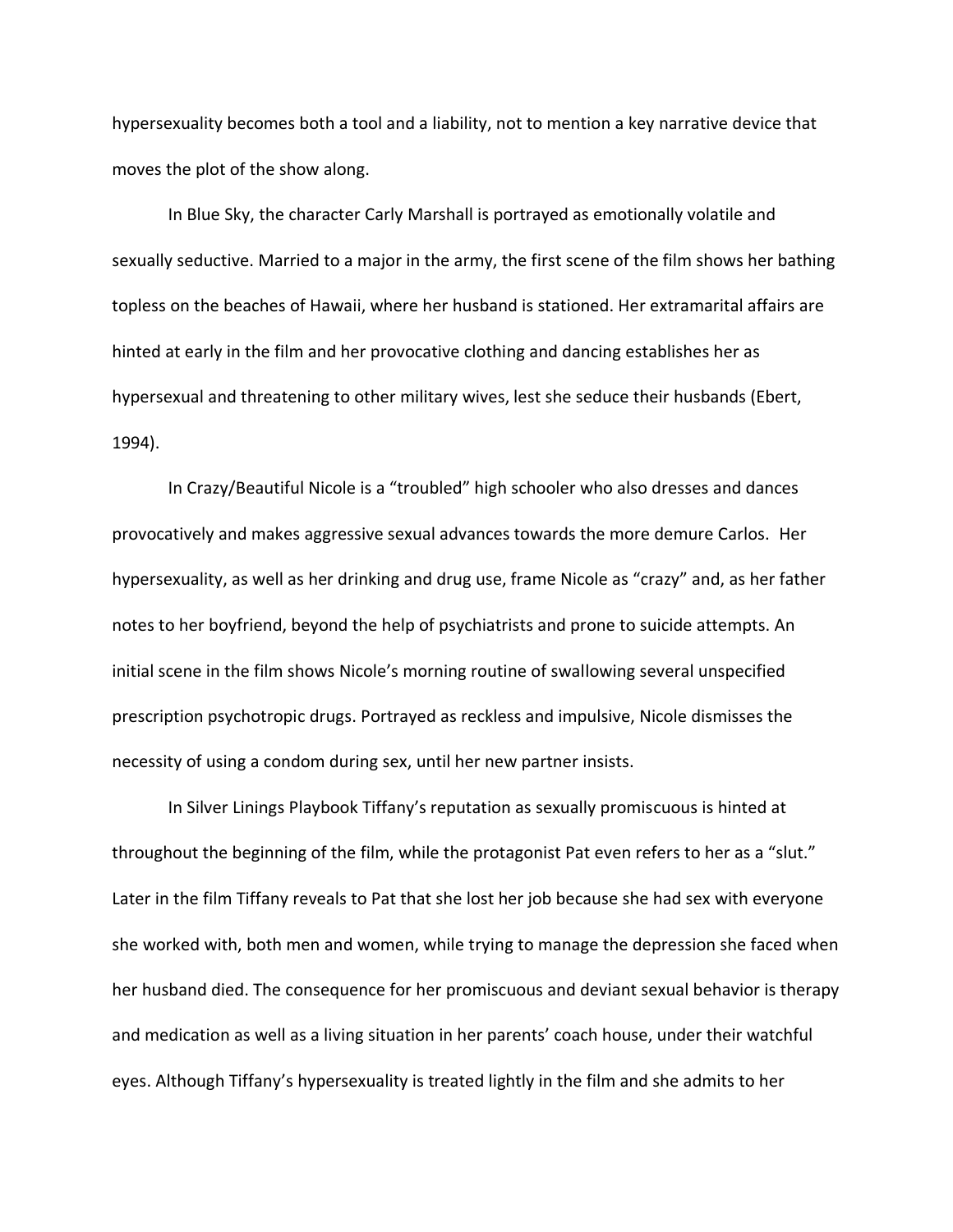potential partner Pat that part of her will always be "messy and dirty" and she likes that about herself, the film makes it clear that Tiffany no longer engages in hypersexual behaviors and can thus now find love and healing through a monogamous relationship with Pat.

In some cases, such as Splendor in the Grass, hypersexuality is portrayed as a risk for victimization. Deanie, after begging her ex-boyfriend Bud to have sex with her and trying to seduce him in a car, is almost raped by another male character, and this near victimization is depicted as the direct result of her wild and out of control sexual behavior.

In all of these film portrayals of mad women, hypersexuality is a dangerous and threatening symptom that indicates lack of control, instability, volatility and even victimization that often requires, if not psychiatric treatment, then the support of a strong, stable and rational male figure.

It is important to note that, with the exception of Carrie Mathison in Homeland, none of the women portrayed in these films are actually labeled as bipolar, but they present stereotypical symptoms commonly associated with bipolar women, including mood swings and emotional volatility and unpredictability. What we found in researching this article is that these films are commonly listed as media portrayals of women with bipolar disorder. So even if the term bipolar is not explicitly used, the audience is meant to implicitly assume that these women have bipolar disorder based on their depictions.

#### **Implications of Media Representations of Bipolar Women**

Overall, bipolar women are increasingly represented in film and television. However, these representations portray bipolar women as having excessive sexuality; the characters are out of control, insatiable, irrational, seductive, and dangerous--to themselves and others.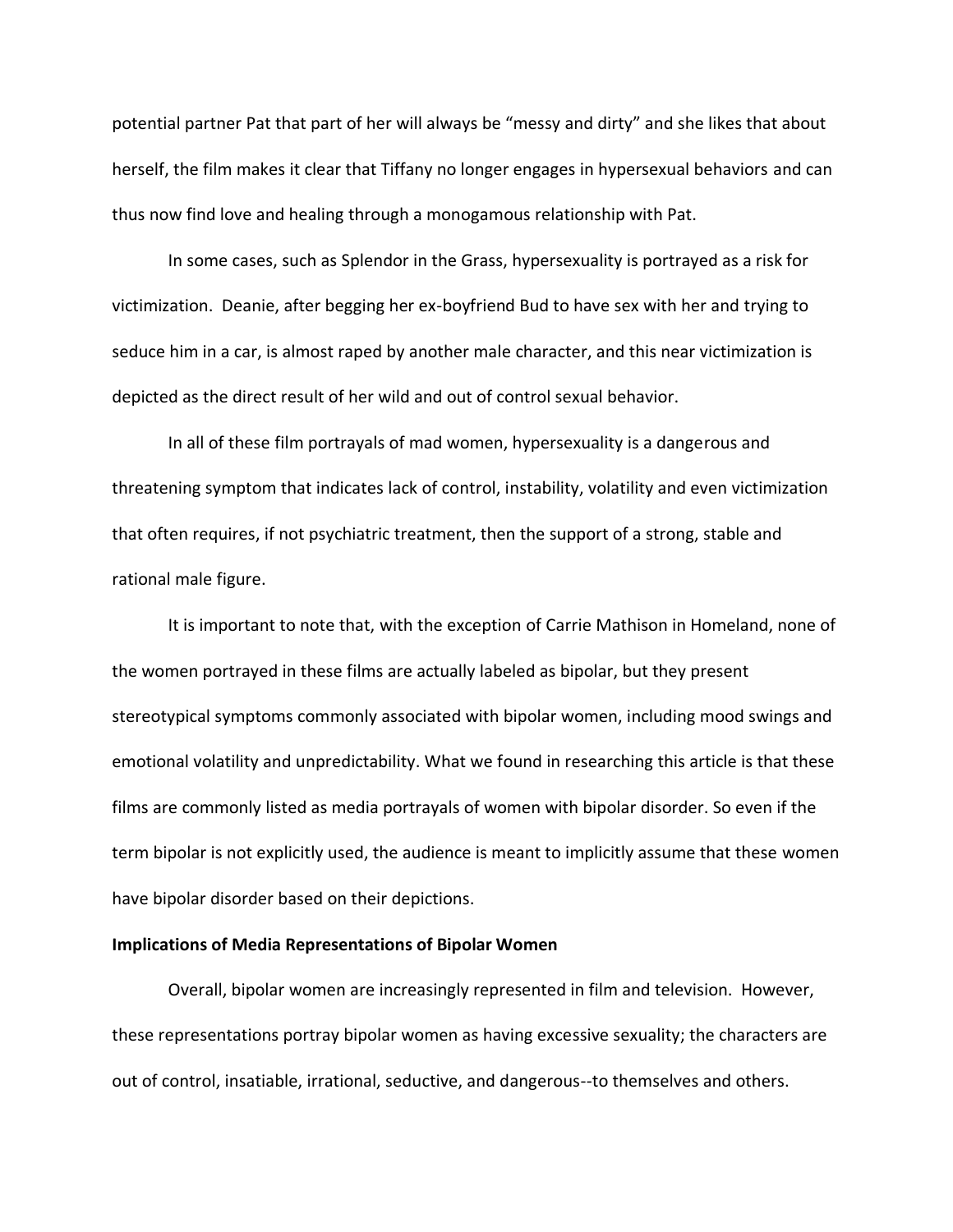Mitchell and Snyder (2001) argued that disability is used as a narrative device in two ways: as a feature of characterization and a metaphorical device. As a feature of characterization, "disability lends a distinctive idiosyncrasy to any character that differentiates the character from the anonymous background of the norm" (Mitchell & Snyder, 2001, p. 47). As a symbol, "disability also serves as a metaphorical signifier of social and individual collapse" (Mitchell & Snyder, 2001, p. 47). In the case of bipolar female characters, the hypersexuality of these women casts them as "bad girls," who are separate from the good, respectable, moral, and romantically-oriented woman. Consequently, bipolar female characters become metaphors for the dangers inherent in the sexuality of women.

There is a significant body of scholarship that analyzes how female sexuality has always been constructed as dichotomous: either innocent, pure, moral, and in need of protection, or unpredictable, dangerous, and frightening (Conboy, Medina, & Stanbury, 1997). Furthermore, the hypersexualization of women in film and television has been long documented and continues to persist. However, the increased use of bipolar female characters who are represented as hypersexual reinscribes the danger of sexuality on the female body in new ways by employing disability as a justification for oppression (Baynton, 2001). The implication of such characterizations is twofold. First, they imply that women, particularly those viewed as hypersexual, must be identified, categorized, and controlled. In other words, women who express their sexuality without acknowledging the constraints imposed by society, may be labeled with a psychiatric diagnosis, or at least subjected to psychiatric treatment, which can then be used to survey, police, and punish their behavior. Second, it pathologizes the sexuality of women who are labeled with a diagnosis such as bipolar disorder. Thus, sexuality in bipolar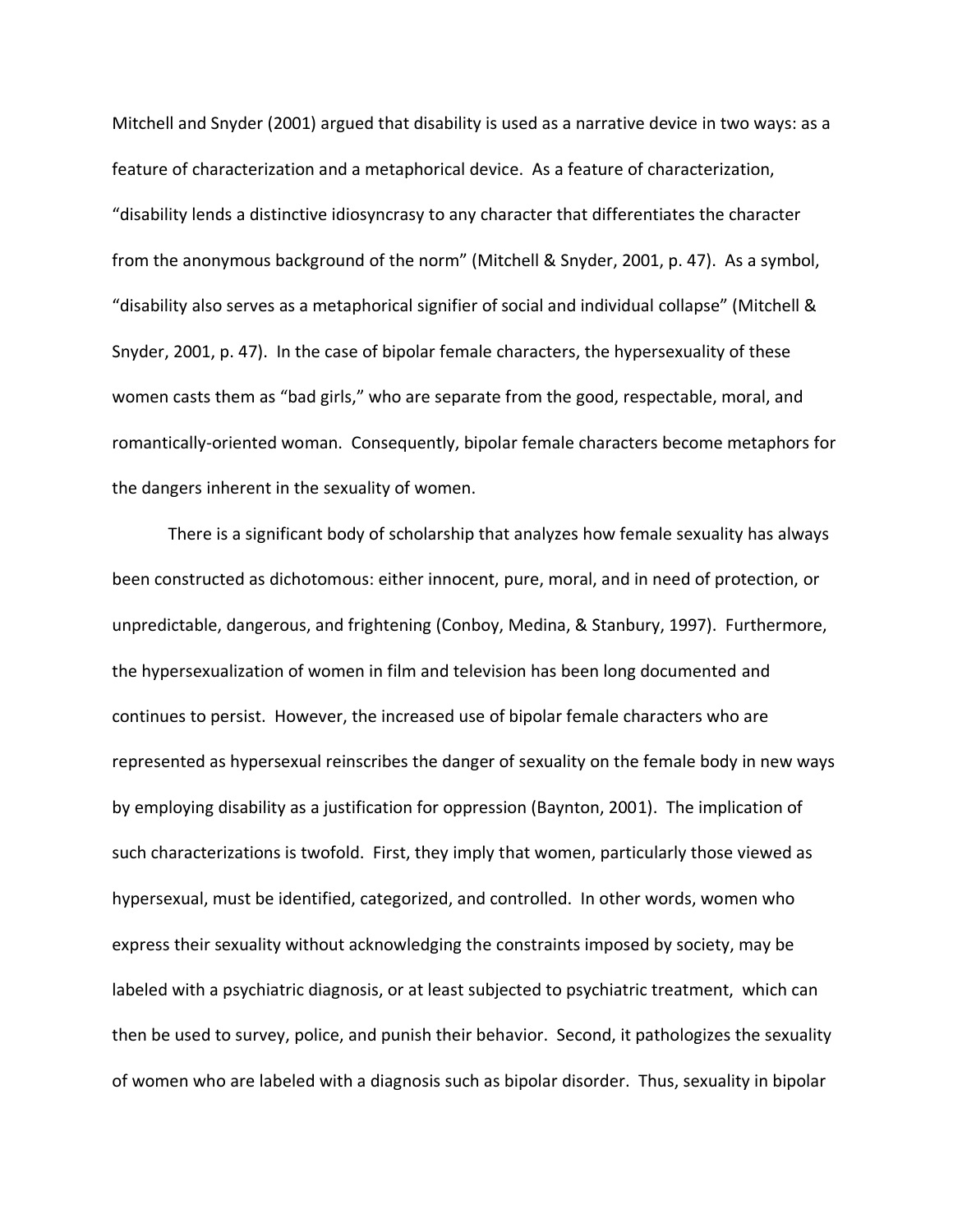women becomes viewed as a "symptom" of an "illness" that needs to be "cured," or a problem that needs to be fixed. This rhetoric limits the possibilities for bipolar women to express diverse sexualities, and to assert sexuality in ways that are meaningful and empowering to us.

#### **The Invisibility of Bipolar Woman of Color in Media**

Although these portrayals of bipolar women as hypersexual are highly problematic, it is also important to consider who is not represented. In Homeland, Blue Sky, Splendor in the Grass, Crazy/Beautiful, and Silver Linings Playbook, all of the bipolar female characters are White - none are women of color. In her article, "Don't We Hurt Like You: Examining the Lack of Portrayals of African American Women and Mental Health" Junior (2015) observed:

Women of color—specifically African American women—are not afforded the same type of humanity on screen, if they're even represented at all. Of the limited shows and films that feature African American women protagonists, only a few have characters with mental illnesses. (para 3)

Thus, Black women are represented in media as not mentally ill. One of the reasons for this invisibility may be due to the fact that Black women are hypersexualized due to their race and gender. The Jezebel stereotype demonstrates this phenomenon. During the Antebellum Period, slave owners cast the Black female body as hypersexual, claiming it made Black women insatiable, promiscuous, and seductive. According to Hartman (1996), black female slaves were characterized as having "immoderate and overabundent sexuality, bestial appetites, and capacities which were most often linked to the orangutan, and an untiring readiness that was only to be outstripped by her willingness" (p. 544). This hypersexualization-the foundation of the "Jezebel" stereotype-- was used to rationalize White slave owners completely controlling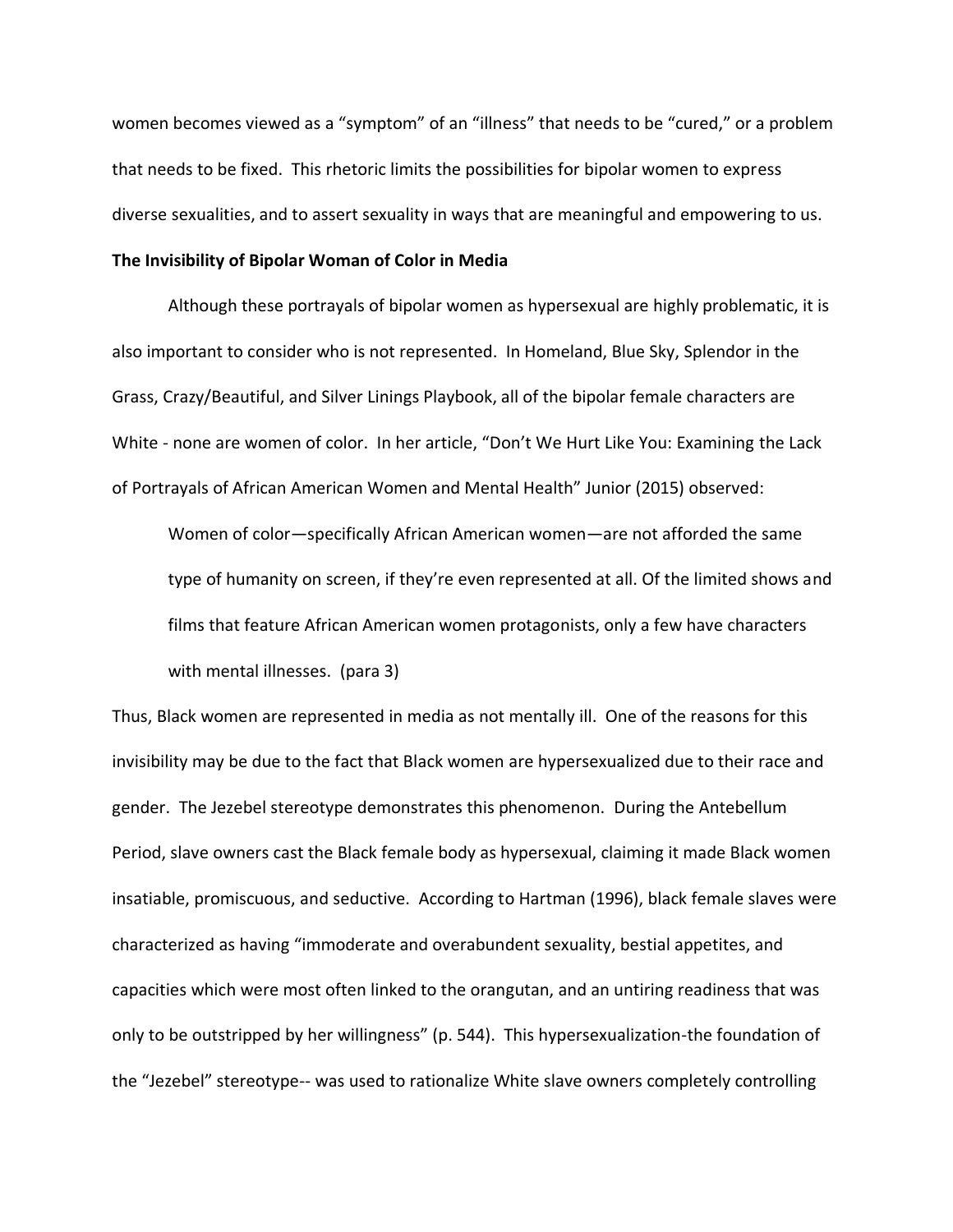Black female slaves sexually, using rape as a form of domination, and overseeing all aspects of their reproduction (Hartman, 1996; West, 1995). Similarly, stereotypes of Asian-American women, such as the passive, submissive, and hyperfeminine "lotus blossom" or the dangerous and seductive "dragon lady" also deem Asian-American women as hypersexual (Shimizu, 2007).

These racial stereotypes persist today, and may work in tandem with other stereotypes to influence the lack of cultural representations of bipolar women of color. Specifically, in order for White women to be hypersexualized, they must be cast as deviant in some other way, such as bipolar. Conversely, the hypersexuality of women of color is seen as inherent, and thus the assignment of disability is not needed. Furthermore, by casting hypersexuality in White women as a "symptom" of an "illness" that requires "treatment, hypersexuality in White women is represented as fixable, whereas it is constructed as innate for women of color due to the long history of colonization, enslavement, and racialized gender oppression. Thus, hypersexuality, as a tool of oppression, is intertwined with discourses of racialization and disablement.

One of the implications of the lack of representations of women of color with psychiatric disabilities is that it further stigmatizes psychiatric disability in communities of color. As Junior (2015) lamented:

The lack of images of African American women with mental illness, combined with the myth of the "strong Black woman," contributes to the mistaken notion of mental health issues as "a white-girl thing" and compounds their stigma among African American women. (para 3)

The compounding of this stigma, in addition to numerous structural barriers, results in women of color not seeking and receiving mental health services as much as White women, despite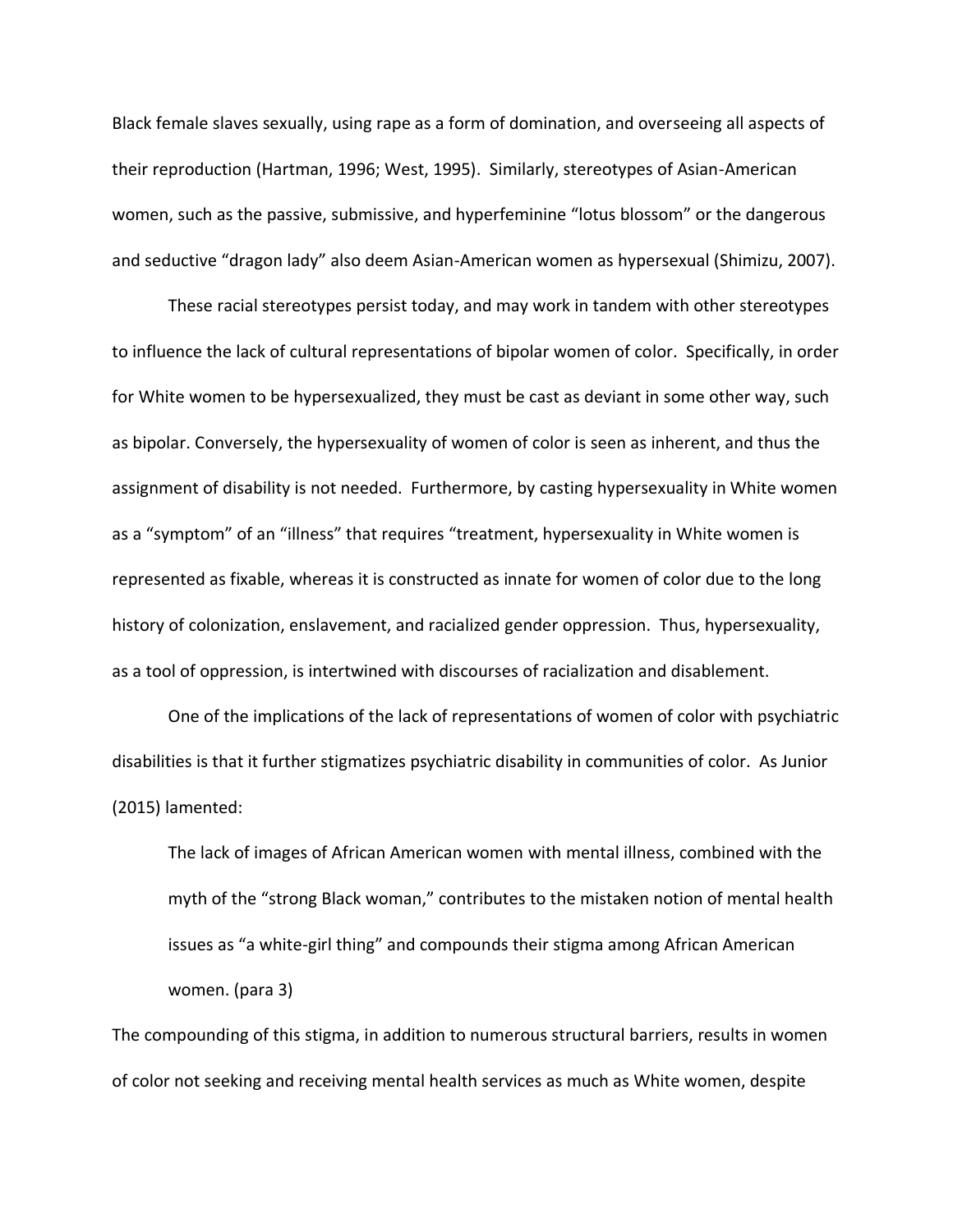research indicating that they may experience higher rates of depression and other mental health concerns (Comas-Dìaz & Greene, 2013; Leong & Kalibatseva, 2011).

# **Conclusion**

By engaging in this critique of women with bipolar's hypersexuality, we advocate for disability studies to consider how people with diverse impairments, including psychiatric disabilities, are viewed in regards to sexuality. We also call for the field to engage with how the hypersexualization of women with bipolar disorder contributes to their unique intersectional oppression.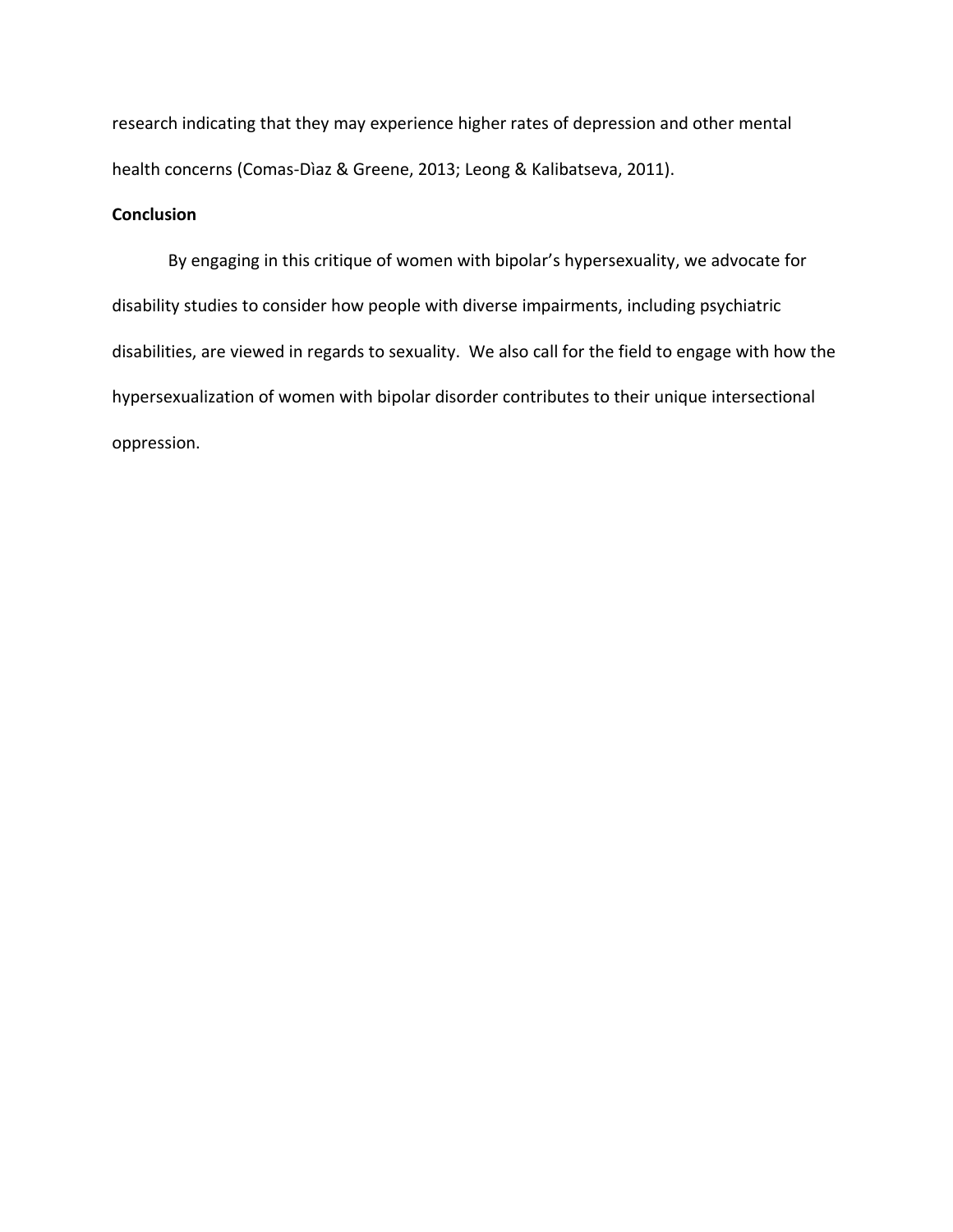## **References**

Adelson, S. (2010). Psychodynamics of hypersexuality in children and adolescents with bipolar disorder. *The Journal of American Academy of Psychoanalysis and Dynamic Psychiatry, 38*(1), 27-45.

Baynton, D. (2001). Disability and the justification of inequality in American history. In P. K. Longmore & L. Umansky (Eds.), *The new disability history: American perspectives* (pp. 33-57). New York, NY: New York University Press.

Brown, P. (1995). Naming and framing: The social construction of diagnosis and illness. *Journal of Health and Social Behavior,* Special Issue, 34-52.

Comas-Dìaz, L., & Greene, B. (Eds.) (2013). *Psychological health of women of color: Intersections, challenges, and opportunities.* Santa Barbara, CA: Praeger.

Conboy, K. Medina, N. & Stanbury, S. (Eds.) (1997). *Writing on the body: Female embodiment and feminist theory.* New York, NY: Columbia University Press.

Connell, K., & Higuera, V. (2015). Bipolar disorder & sexual health. *Healthline*. Retreived from <http://www.healthline.com/health/bipolar-disorder/sexual-health#Overview1>

Garland-Thomson, R. (2002). Integrating disability, transforming feminist theory. *NWSA Journal, 14*(3), 1-32.

Hartman, S. (1996). Seduction and the ruses of power. *Callaloo, 19*(2), 537-560.

Hahn, H. (1988). The politics of physical differences: Disability and discrimination. *Journal of Social Issues, 44*: 39.

Hyler, S. E., Gabbard, G. O., Schneider, I. (1991). Homicidal maniacs and narcissistic parasites: Stigmatization of mentally ill persons in the movies. *Hospital and Community Psychiatry, 42*(10), 1044-1048.

Junior, N. (2015). Don't we hurt like you? Examining the lack of portrayals of African American women and mental health. *Bitch Magazine, 67*. Retrieved from [https://bitchmedia.org/article/dont-we-hurt-like-you-black-women-mental-health-depression](https://bitchmedia.org/article/dont-we-hurt-like-you-black-women-mental-health-depression-representations)[representations](https://bitchmedia.org/article/dont-we-hurt-like-you-black-women-mental-health-depression-representations)

Leong, F. T. L., & Kalibatseva, Z. (2011). Cross-cultural barriers to mental health services in the United States. *Cerebrum, 5*.

Price, M. (2015). The bodymind problem and the possibilities of pain. *Hypatia, 30*(1), 268-284.

Rodriguez, D. (2009). Bipolar disorder: When sexuality is in overdrive. *Everyday Health*.